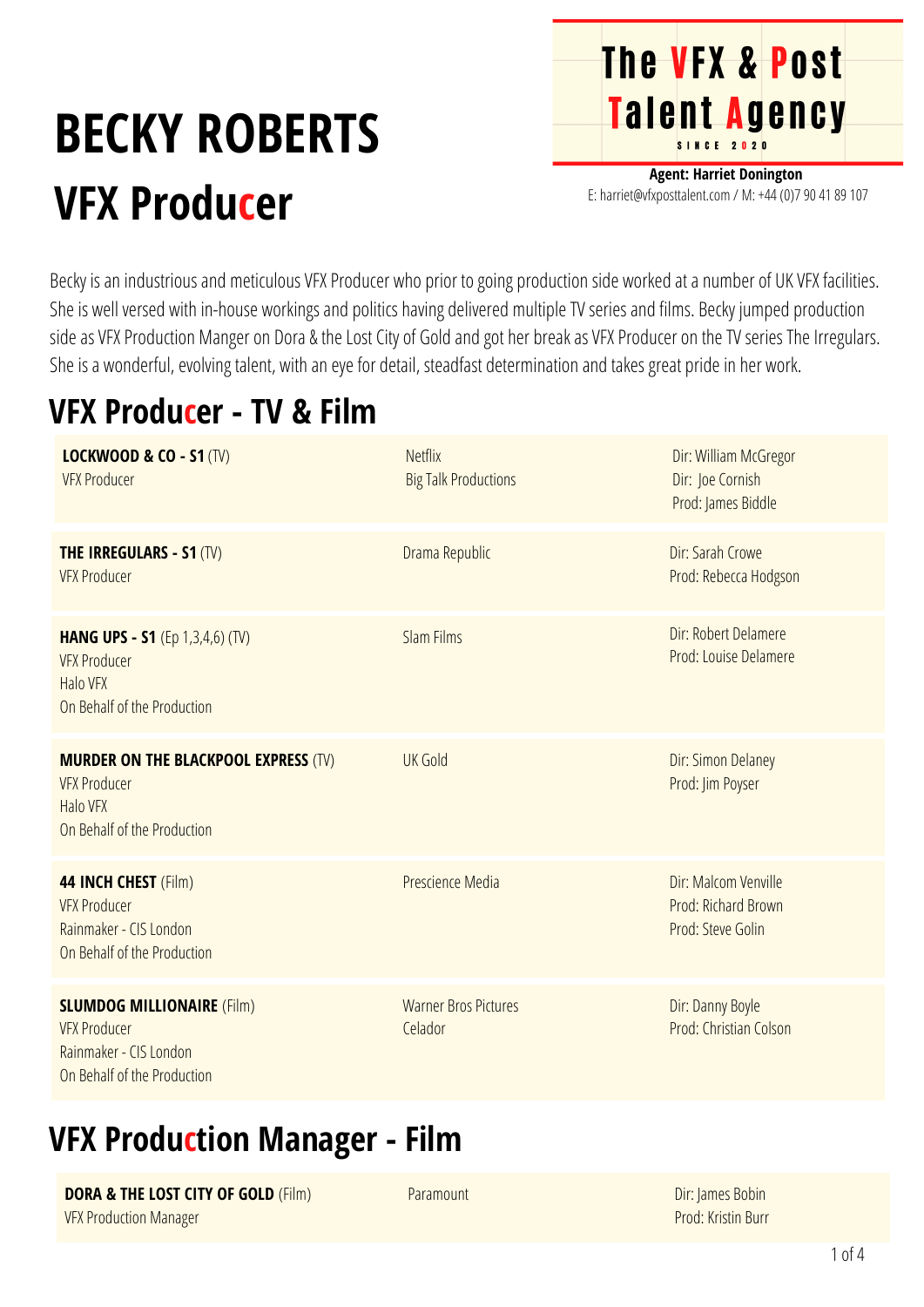## **In-house VFX Producer - TV & Film**

| <b>BOHEMIAN RHAPSODY (Film)</b><br>In-house VFX Producer at Halo VFX                | <b>GK Films</b><br><b>New Regency Pictures</b>                      | Dir: Bryan Singer<br>Prod: Jim Beach<br>Prod: Graham King<br>Prod: Robert De Niro<br>Prod: Brian May<br>Prod: Roger Taylor<br>Prod: Peter Oberth |
|-------------------------------------------------------------------------------------|---------------------------------------------------------------------|--------------------------------------------------------------------------------------------------------------------------------------------------|
| A DISCOVERY OF WITCHES (TV)<br>In-house VFX Producer at Halo VFX                    | <b>Bad Wolf</b>                                                     | Dir: Sarah Walker<br>Dir: Alice Troughton<br>Dir: Juan Carlos Medina<br><b>Prod: Dominic Barlow</b>                                              |
| <b>ORIGIN (TV)</b><br>In-house VFX Producer at Halo VFX                             | Left Bank Pictures                                                  | Dir: Paul W. Anderson<br>Dir: Mark Brozel<br>Dir: Juan Carlos Medina<br>Dir: Ashley Way<br>Prod: John Philips                                    |
| <b>TROY: FALL OF A CITY - S1 (Ep 1-8) (TV)</b><br>In-house VFX Producer at Halo VFX | <b>BBC Studios</b><br><b>Netflix</b><br><b>Spirit Entertainment</b> | Dir: Mark Brozel<br>Dir: Owen Harris<br>Dir: John Strickland<br>Prod: Barney Reisz                                                               |
| <b>PKD'S ELECTRIC DREAMS - S1 (Ep 3) (TV)</b><br>In-house VFX Producer at Halo VFX  | Channel 4<br><b>Sony Pictures Television</b>                        | Dir: David Farr<br>Dir: Francesca Gregorini<br>Dir: Mark Munden<br>Prod: Lynn Horsford<br>Prod: Rupert Ryle-Hodges                               |
| <b>AMERICAN ASSASSIN (Film)</b><br>In-house VFX Producer at Halo VFX                | <b>CBS Films</b><br>Lionsgate                                       | Dir: Michael Cuesta<br>Prod: Lorenzo di Bonaventura<br>Prod: Nick Wechsler                                                                       |
| <b>SUPERSIZED EARTH - S1 (Ep 1-3) (TV)</b><br>In-house VFX Producer at Prime Focus  | <b>BBC Studios</b><br>CCTV<br><b>Discovery Channel</b>              | Dir/Prod: Rob Liddell<br>Dir/Prod: Nat Sharman<br>Dir/Prod: Nigel Walk<br>Dir: Tom Stubberfield                                                  |
| <b>WATCHMEN</b> (Film)<br>In-house VFX Producer at Rainmaker<br><b>CIS London</b>   | <b>Warner Bros Pictures</b><br>Paramount                            | Dir: Zack Synder<br>Prod: Lawrence Gordon<br>Prod: Lloyd Levin<br>Prod: Deborah Snyder                                                           |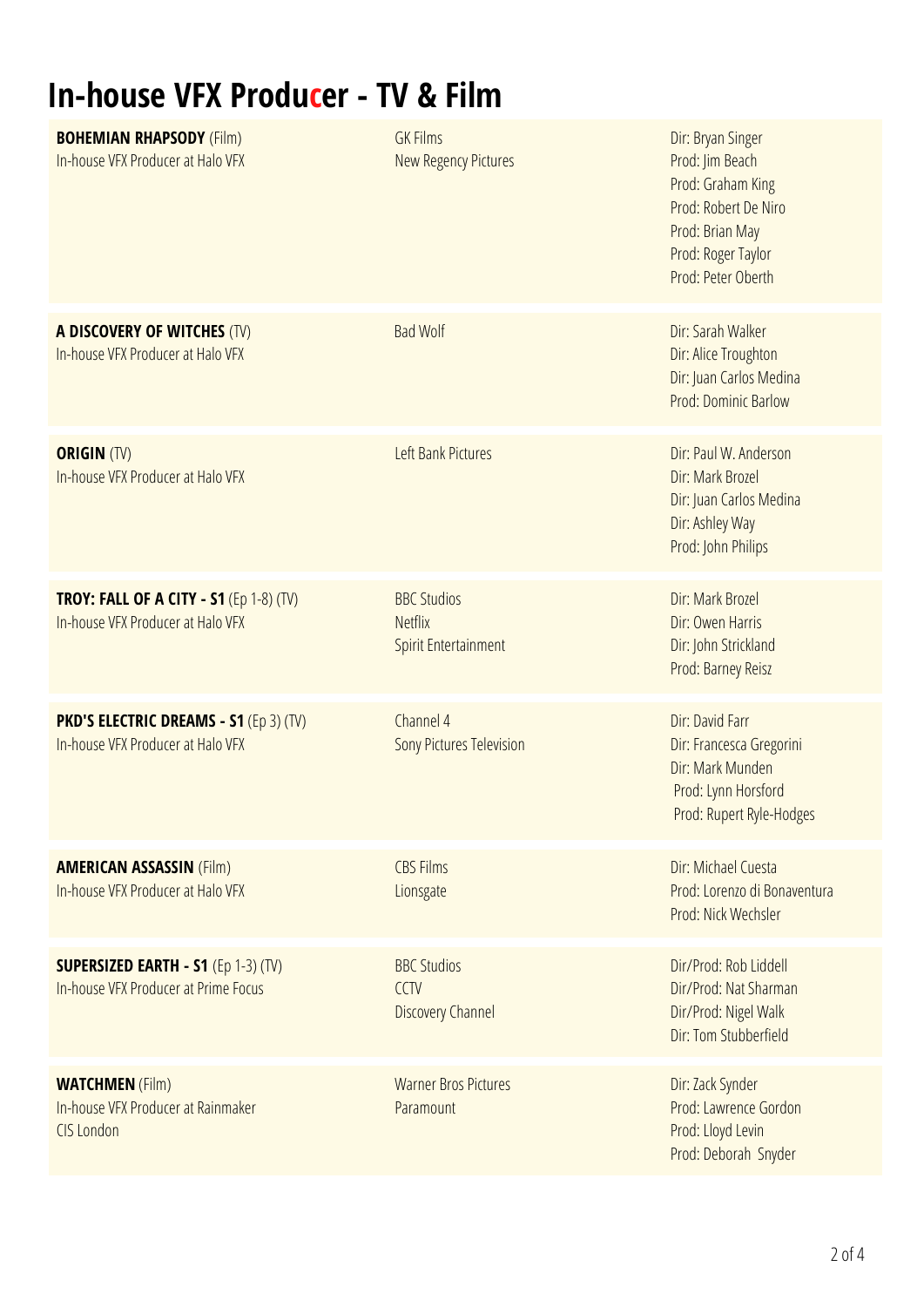**PUNISHER: WAR ZONE** (Film) In-houseVFX Producerat Rainmaker CISLondon

**Lionsgate Marvel Studios**  Dir: Lexi Alexander Prod: GaleAnne Hurd

**THE DUCHESS** (Film) In-house VFX Producer at Rainmaker CISLondon

Paramount Vantage Pathe

The Halcyon Company Warner Bros Pictures

Dir: Saul Dibb Prod: Michael Kuhn Prod: Gabrielle Tana

Dir: McG

### **In-house VFX Production Manager - Film**

#### **TERMINATOR SALVATION** (Film)

VFX Production Manager **Rising Sun Pictures** 

#### **VFX Coordinator - Film**

**JOHN CARTER** (Film) VFX Coordinator

Disney Dir:Andrew Stanton

Paramount Vantage Dir: Christian Alvart

Prod: Jim Morris Prod: Colin Wilson

Prod: Lindsey Collins

Prod: DerekAnderson Prod: Moritz Borman

Prod: Steve Golin Prod: Kevin Misher

#### **CASE 39** (Film) In-house VFX Coordinator at Rainmaker CISLondon

### **In-house VFX Line Producer - TV & Film**

| <b>G.I. JOE: RETALIATION (Film)</b><br>In-house VFX Line Producer<br>Reliance Media Works - Digital Domain | Paramount<br><b>MGM</b>                               | Dir: Jon M. Chu<br>Prod: Lorenzo di Buonaventura<br>Prod: Brian Goldner                           |
|------------------------------------------------------------------------------------------------------------|-------------------------------------------------------|---------------------------------------------------------------------------------------------------|
| <b>LOCKED IN (Film)</b><br>In-house VFX Line Producer<br>Molinare                                          | Peninsular Media                                      | Dir: Suri Krishnamma<br>Prod: Michael Bassick<br>Prod: Susie Brooks-Smith<br>Prod: Pippa Mitchell |
| <b>THE DEEP - S1</b> (Ep 1-5) (TV)<br>In-house VFX Line Producer<br>Milinare                               | <b>Tiger Aspect Productions</b><br><b>BBC Studios</b> | Dir: Jim O'Hanlan<br>Dir: Colm McCarthy<br>Prod: Will Gould                                       |
| <b>CHATROOM</b> (Film)<br>In-house VFX Line Producer<br>Molinare                                           | Ruby Filma                                            | Dir: Hideo Nakata<br>Prod: Laura Hastings-Smith<br>Prod: Alison Owen<br>Prod: Paul Trijbits       |
| <b>BEVERLY HILL CHIHUAHUA (Film)</b><br>In-house VFX Line Producer<br>Rainmaker - CIS London               | <b>Mandeville Films</b><br><b>Disney</b>              | Dir: Raja Gosnell<br>Prod: David Hoberman<br>Prod: John Jacobs<br>Prod: Todd Lieberman            |